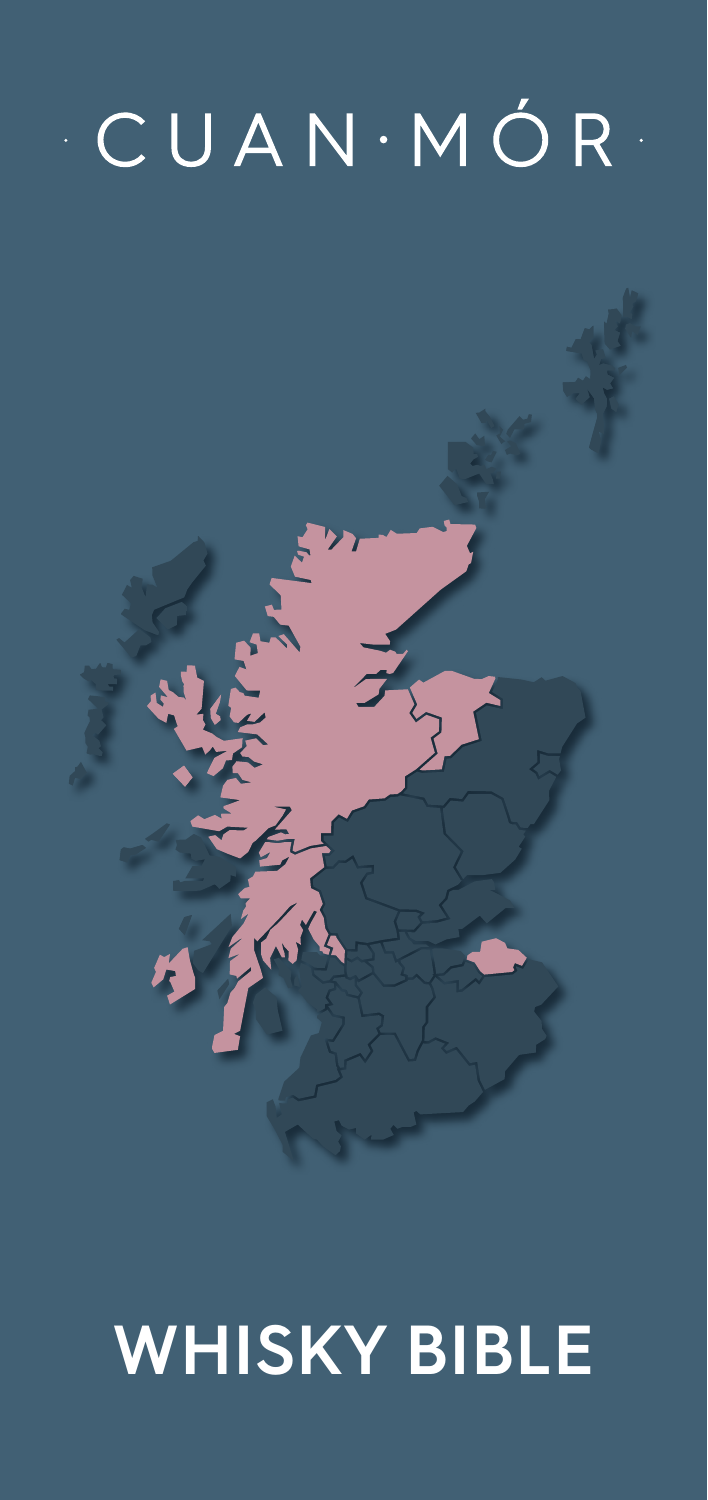# **HIGHLANDS**

### **GLENCADAM 10YO £4.90**

A surprisingly smooth whisky for its proof; with fresh fruits on the nose and a long finish to be savoured. Enjoyed best neat.

### **LOCH LOMOND 12YO £4.90**

A bonnie, bonnie, banker here from the shores of Scotland's largest loch. A little peppery to begin with, rounded off with a touch a sweetness. Enjoyed best with a splash of fresh water.

### **LEDAIG 10YO £4.90**

From the Isle of Mull, Ledaig use a different style of peat to those on Islay. This results in a longer peat flavour that is slightly dryer. One of the most complex 10YO available. Enjoyed best with a splash of fresh water.

### **CLYNELISH 14YO £5.90**

A distinctively waxy Highlander, with light citrus on the nose and a short, smoky finish. Enjoyed best with a splash of fresh water.

### **GLEN GARIOCH 12YO £5.90**

Pronounced "Glen Ge-ree" (honestly!), this characterful whisky combines dark berries, caramel, and just a hint of plums, which results in a long, satisfying finish. Enjoyed best with a splash of fresh water.

### **OBAN LITTLE BAY 49.90**

A typically smooth Oban whisky, married with the added complexities of the refill American oak hogsheads and European oak Sherry casks in which it has matured in. Deep oaky flavour. Enjoyed best neat.

### **DALMORE 15YO £9.90**

A classic Dalmore whisky. Rich yet gentle, smooth yet a touch spicy, full of flavour yet it doesn't linger. Enjoyed best neat.

### **OBAN 14YO £10.90**

Our local, unhurried since 1794. On the nose; notes of the sea which the distillery overlooks. A balanced whisky – with just a hint of bite! Enjoyed best neat.

### **TOMATIN 18YO £11.90**

Perfect for sipping whilst watching the sunset, this whisky finished in Oloroso Sherry Casks begins with intense notes of honey, finishing with warming spices – sweet turning to dry. Enjoyed best with a splash of fresh water.

### **EDRADOUR 1984 EDRADOUR 1984**

An incredibly rare twenty-four-year-old whisky hailing from Scotland's smallest traditional distillery. Finished in Pedro Ximinez sherry butts, and bottled directly from the cask, savour the long, satisfying finish that ensues. Enjoyed best neat. Limited availability.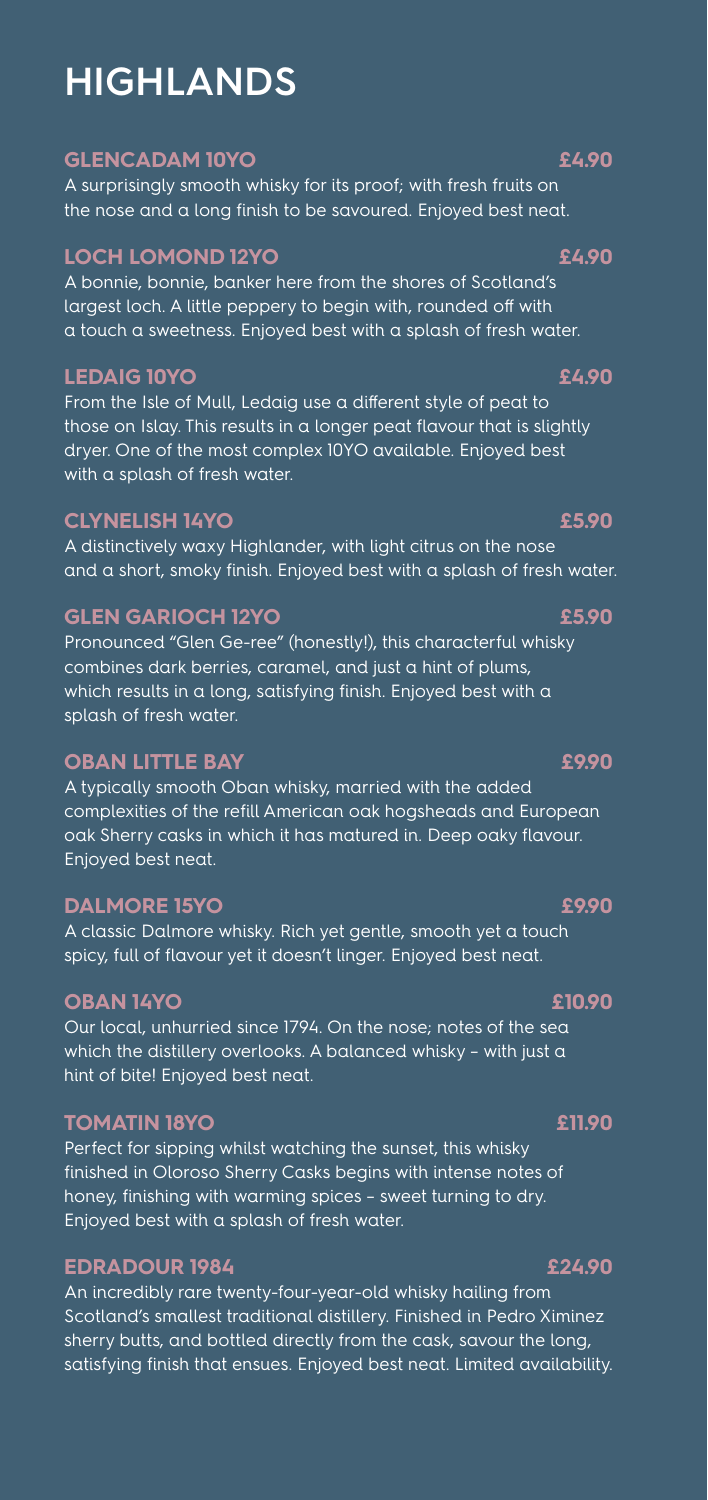# **SPEYSIDE**

### **TOMINTOUL 10YO £4.90**

Self-confessing as a "gentle dram", Tomintoul gently layers hints of crème caramel & toasted almond to create a delicately sweet dram, perfect for the end of your evening. Enjoyed best neat.

### **KNOCKANDO 12YO £4.90**

A delightfully smooth Speyside whisky, with a sweetness on the palate and a slow, spicy finish. Allow this one to sit and the flavour will flourish. Enjoyed best neat.

### **ABERLOUR 14YO £5.90**

A cornerstone of the modern Speyside style of whisky. A rich and full-bodied malt, with bountiful helpings of vanilla and creamy notes to help ease those cold & rainy Highland evenings. Enjoyed best neat.

### **GLENFIDDICH 15YO £5.90**

A staple for any worthy gantry. Light spring aromas, lead to summery citrus fruits, autumn leaves precede a winter spice finish. A true all year-round whisky. Enjoyed best neat.

### **DALWHINNIE WINTER'S GOLD £5.90**

Inspired by the Highlands' synonymous cold weather, this expression from Morayshire is an assertive, spicy, and warming malt. Enjoyed best with a cube of ice.

### **BALVENIE 14YO CARIBBEAN CASK 66.90**

An indulgent whisky from Balvenie, finished in Caribbean rum casks, adding a bit of mojo to this harmonic malt. Enjoyed best neat.

### **MACALLAN 12YO SHERRY OAK £8.90**

One of the best 12YO out there, with the spirit quality that only a name like Macallan could produce. The lightly smoked butterscotch on the palette will win over even the most steadfast of peated whisky drinkers. Enjoyed best neat.

### **THE GLENLIVET 18YO £12.90**

One that encompasses everything an exceptional malt should be, this deceptively strong dram has a complex and aromatic aroma to it that any special occasion deserves. Enjoyed best with a splash of fresh water.

### **GLENFIDDICH 18YO £12.90**

A distillery eponymous with skilful craftsmanship delivers a magnificent marriage of Olorosso Sherry & Bourbon. A zesty citrus nose satisfyingly evolving to a slightly rich, salted toffee finish. They've done the hard work, now you do the easy part. Enjoyed best neat.

### **BALVENIE 21YO PORT CASK 619.90**

An exquisite marriage between thirty-year-old port pipes and rare Balvenie liquid delivers an absolute masterclass in poise and balance. Trust us, this is an occasion. Enjoyed best neat.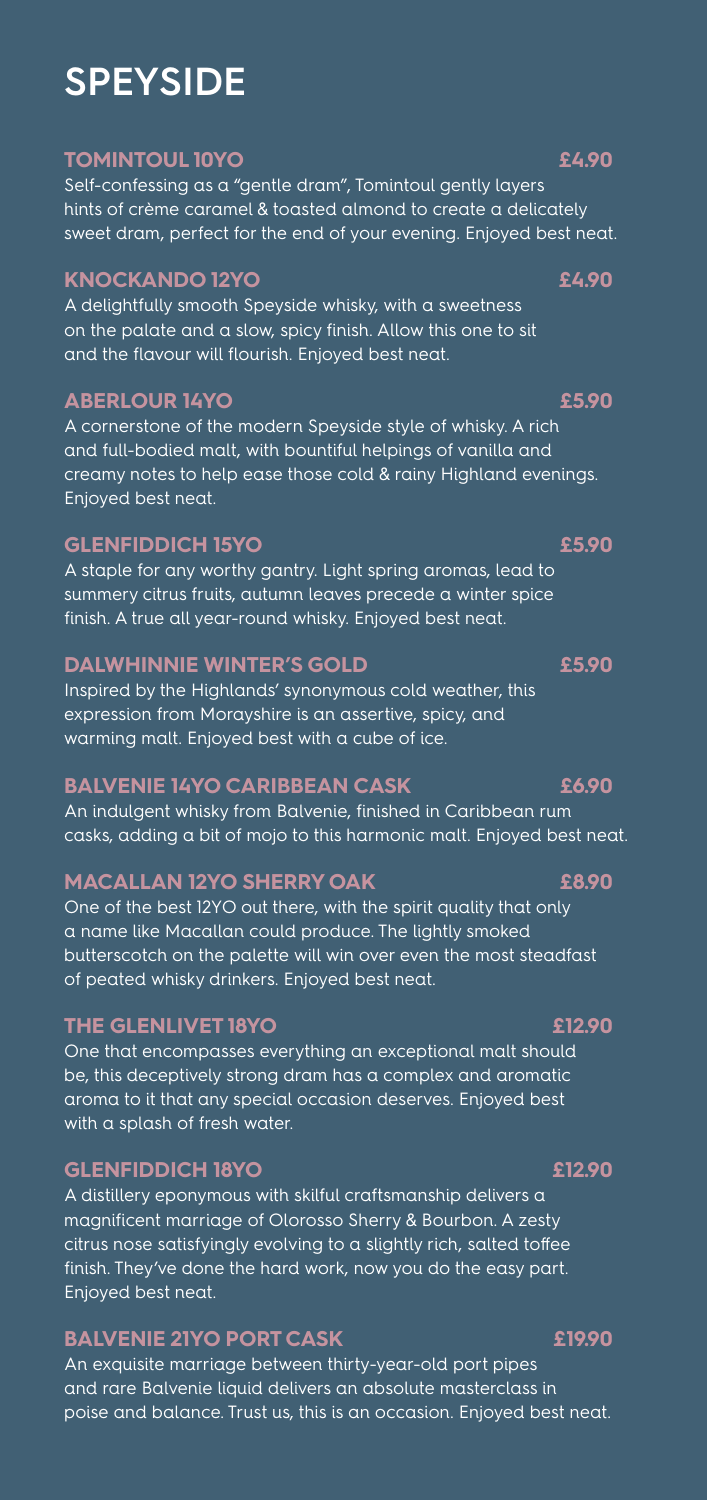# **ISLAY**

### **LAPHROAIG 10YO £5.50**

One of the most distinctive whiskies in all of Scotland. A medicinal malt with a huge flavour profile eponymous with malts from Islay. Enjoyed best with a splash of water.

### **ARDBEG AN OA £5.50**

Named after the Oa peninsular, this is a much more approachable Ardbeg whisky. A dark dram that retains all the flavours you'd expect from an Ardbeg, whilst keeping that classic, Islay kick. Enjoyed best neat.

### **BRUICHLADDICH SCOTTISH BARLEY £5.50**

With its flamboyant blue bottle, this whisky is hard to miss – and you wouldn't want to. One of the only un-peated whiskies produced on the island, this young malt is friendly and delicate. Enjoyed best neat.

### **BOWMORE 18YO £11.90**

Much more delicately balanced than the colour may suggest, the smoky, citrusy flavours in this iconic Islay whisky continue to develop even after your glass is empty. Enjoyed best neat.

### **BRUICHLADDICH GOLDER STILL E24.90**

A privateer's collection, this ode to the distillery's past was matured in dumpy, squat bourbon hogsheads allowing for intense oaky notes and a rich golden hue. This is not to be missed. Enjoyed best neat. Very limited availability.

# **LOWLANDS**

### **GLENKINCHIE 12YO £5.90**

A stalwart of the Lowland region. Subtle and delicate flavours come to fruition the more this dram is allowed to breath. Enjoyed best with a splash of fresh water.

### **AUCHENTOSHAN AMERICAN OAK £4.90**

A young, contemporary triple-distilled whisky. Bright and sweet – almost Bourbon-like. Great as an aperitif. Enjoyed best neat.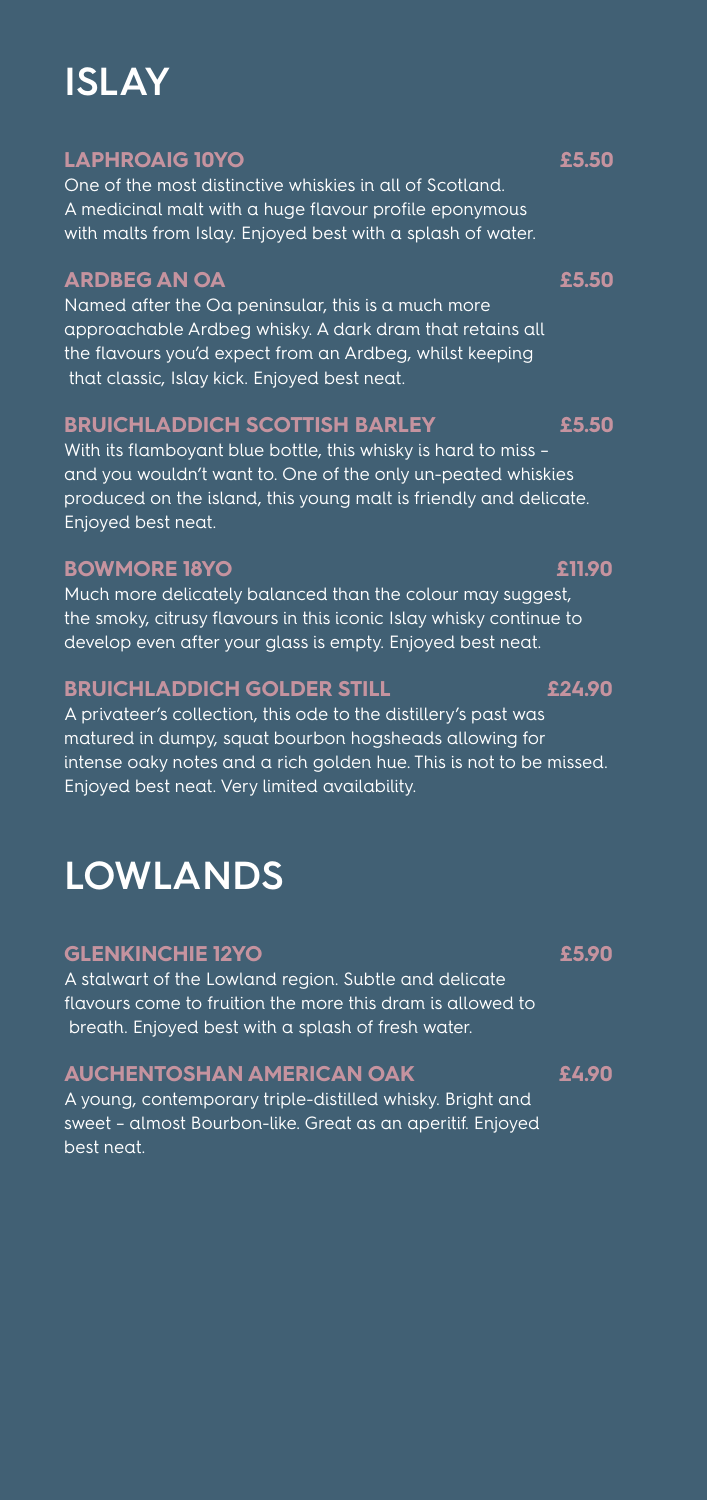# **ISLANDS**

### **SCAPA SKIREN £4.90**

A classy whisky for a classy drinker. Distilled in Scotland's only remaining Lomond Still, this whisky hailing from Orkney is light, subtle, and mellow. Find a comfortable chair before savouring. Enjoyed best neat.

### **ISLE OF JURA JOURNEY EXAMPLE 24.90**

Want to explore the beautiful Hebridean island of Jura? Begin here as a soft and citrusy beginning and a chocolatey finish make a fabulous, liquid, introduction. Enjoyed best with a splash of fresh water.

### **ARRAN 10YO £4.90**

A sweet and rich dram that encompasses all that we have come to expect of this small Island distillery. A distinct honey-infused finish that will turn even the most steadfast of Bourbon drinkers. Enjoyed best with a splash of fresh water.

### **ARRAN AMARONE CASK £5.90**

Apples and oranges? Chalk and cheese? Italian Red and Scotch whisky? Prepare to be pleasantly surprised. The strength and deepness of the whisky pairs beautifully with the dryness provided by the Amarone cask. Enjoyed best neat.

### **ARRAN BODEGA SHERRY CASK F6.90**

The similarities between the Mediterranean Sea and the Firth of Clyde – which Arran distillery overlooks – are few and far between, this doesn't stop this 'Spanish wine bar' inspired expression warming from the inside. Enjoyed best neat.

### **HIGHLAND PARK CASK STRENGTH £6.90**

Exactly what it says on the tin, whisky bottled directly from the cask, with no water added to reduce alcohol content. A satisfyingly long finish of orchard fruits, black pepper, and sweet aniseed linger. Enjoyed best with fresh water, add until you reach the optimum flavour.

# **CAMPBELTOWN**

### **SPRINGBANK 10YO £5.90**

From the smallest whisky producing region in Scotland, this is the absolute definition of Campbeltown. Rich, sharp, and earthy, with peaty flavours rearing their head towards the finish. Enjoyed best neat.